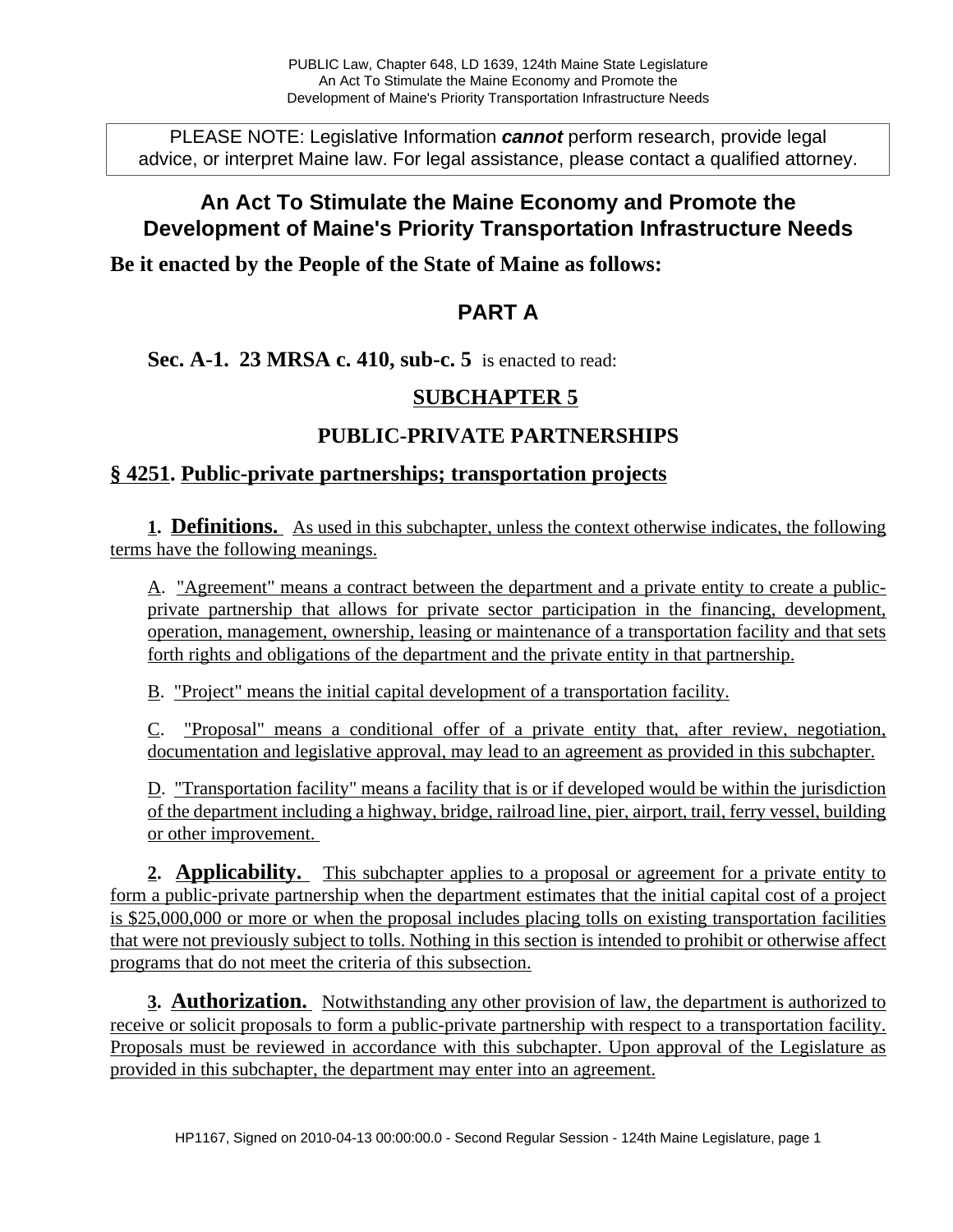**4. Standards for review.** Before submitting a proposal to the Legislature for approval the department must find that the proposal meets the following standards.

A. The purpose of and need for the transportation facility must be consistent with the long-term planning of the department.

B. The private entity must have the financial, technical and operational capacity to discharge the responsibilities set forth in the proposal cost-effectively and responsibly as determined by the department. This capacity must include, but is not limited to, meeting department prequalification standards for professional engineering services and general contracting.

C. The proposed transportation facility must be owned, controlled, operated and maintained in a manner satisfactory to the department.

D. The proposal must be cost-effective in the long term.

E. The proposal must limit the use of state capital funding to less than 50% of the initial capital cost of the transportation facility and to the extent practicable minimize the use of transportation funding sources such as the Highway Fund, general obligation bonds supported by the Highway Fund, the TransCap Trust Fund under Title 30-A, section 6006-G and program funding provided by the Federal Highway Administration.

F. If the proposed transportation facility is to be supported by tolls or other user fees, the private entity must provide a traffic and revenue study prepared by an expert acceptable to the department and national bond rating agencies. The private entity must also provide a finance plan consistent with the traffic and revenue study that identifies the proposal costs, revenues by source, financing, major assumptions, internal rate of return on private investments and whether any government funds are assumed to deliver a cost-feasible project and that provides a total cash flow analysis beginning with implementation of the project and extending for the term of the agreement.

G. The proposal must demonstrate safeguards adequate to ensure that no significant additional costs or service disruptions would be borne by the traveling public and residents of the State if the private entity defaults or cancels the agreement.

H. The proposal must include a provision that any contractor performing construction work required by the agreement must furnish performance and payment bonds or irrevocable letters of credit in an amount equal to the cost of the construction work. Any action on such a payment bond or irrevocable letter of credit is subject to the requirements of Title 14, section 871, subsection 4.

I. The proposal and the transportation facility must comply with all requirements of applicable federal, state and local laws and department rules, policies and procedures.

J. The proposal must identify the law enforcement jurisdictions and responsibilities relative to the transportation facility.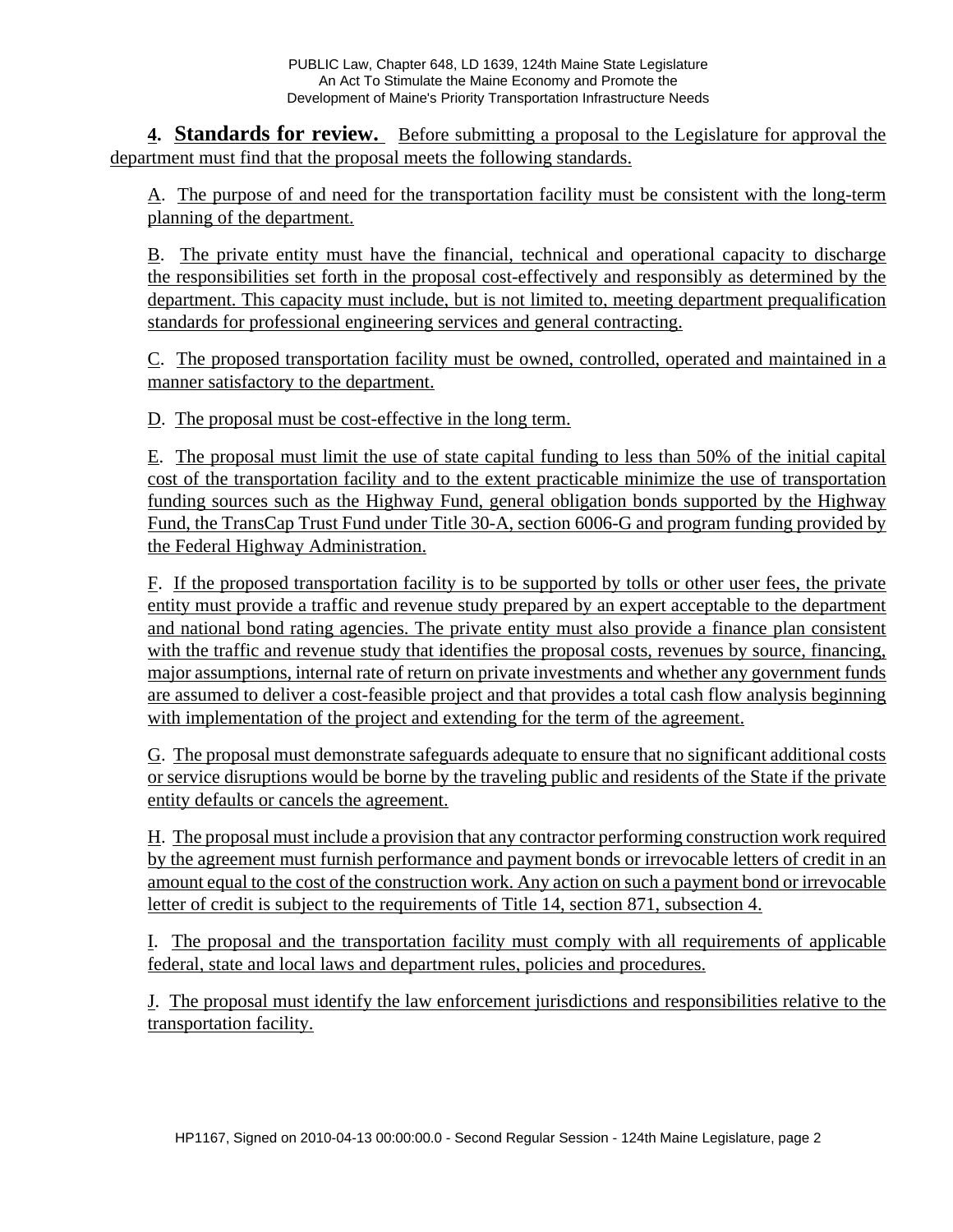K. The proposal must provide that all reasonable costs of substantially affected local governments and utilities related to the transportation facility are borne by the private entity or are otherwise provided for to the satisfaction of the department.

L. The proposal and transportation facility are in the best interest of the public.

**5. Proposal and selection processes; solicited and unsolicited.** The department may request proposals from private entities for a public-private partnership for a transportation facility or may accept unsolicited proposals pursuant to this subsection.

A. If the department receives an unsolicited proposal and determines that it meets the standards in this subchapter, the department shall publish a notice of the receipt of the proposal on the department's publicly accessible website or through advertisements in newspapers. If a notice is published exclusively in newspapers, the notice must appear in 2 or more public newspapers circulated wholly or in part in the State and in one public newspaper circulated wholly or in part in the county where the proposed transportation facility is to be located if any such newspaper is circulated in that county. The notice must provide that the department will accept, for 120 days after the initial date of publication, proposals meeting the standards in subsection 4 from other private entities for transportation facilities that satisfy the same basic purpose and need. A copy of the notice must be mailed to each local government in the area affected by the proposal.

B. After the proposal or proposals have been received, and any public notification period has expired, the department shall rank the proposals in order of preference. In ranking the proposals, the department may consider factors that include, but are not limited to, professional qualifications, general business terms, innovative engineering or cost-reduction terms, finance plans and the need for state funds to deliver the project and discharge the agreement. The department shall undertake negotiations with the private entity submitting the 1st-ranked proposal. If the department is not satisfied with the results of the negotiations, the department may, at its sole discretion, terminate negotiations with that entity and the department may negotiate with the other entities in order of the ranking of their proposals. If only one proposal is received, the department shall negotiate in good faith and, if the department is not satisfied with the results of the negotiations, the department may, at its sole discretion, terminate negotiations.

C. The department may require that the private entity assume responsibility for all costs incurred by the State or local governments before execution of the agreement, including costs of retaining independent experts to review, analyze and advise the department with respect to the proposal.

**6. Tolls; fares.** An agreement may authorize the private entity to impose tolls or fares for the use of the transportation facility. The following provisions apply to such an agreement.

A. The agreement must be consistent with the traffic and revenue study required under subsection 4, paragraph F.

B. The agreement must ensure that the transportation facility and any related toll facility are properly operated and maintained in accordance with department standards or standards generally accepted in the transportation industry.

HP1167, Signed on 2010-04-13 00:00:00.0 - Second Regular Session - 124th Maine Legislature, page 3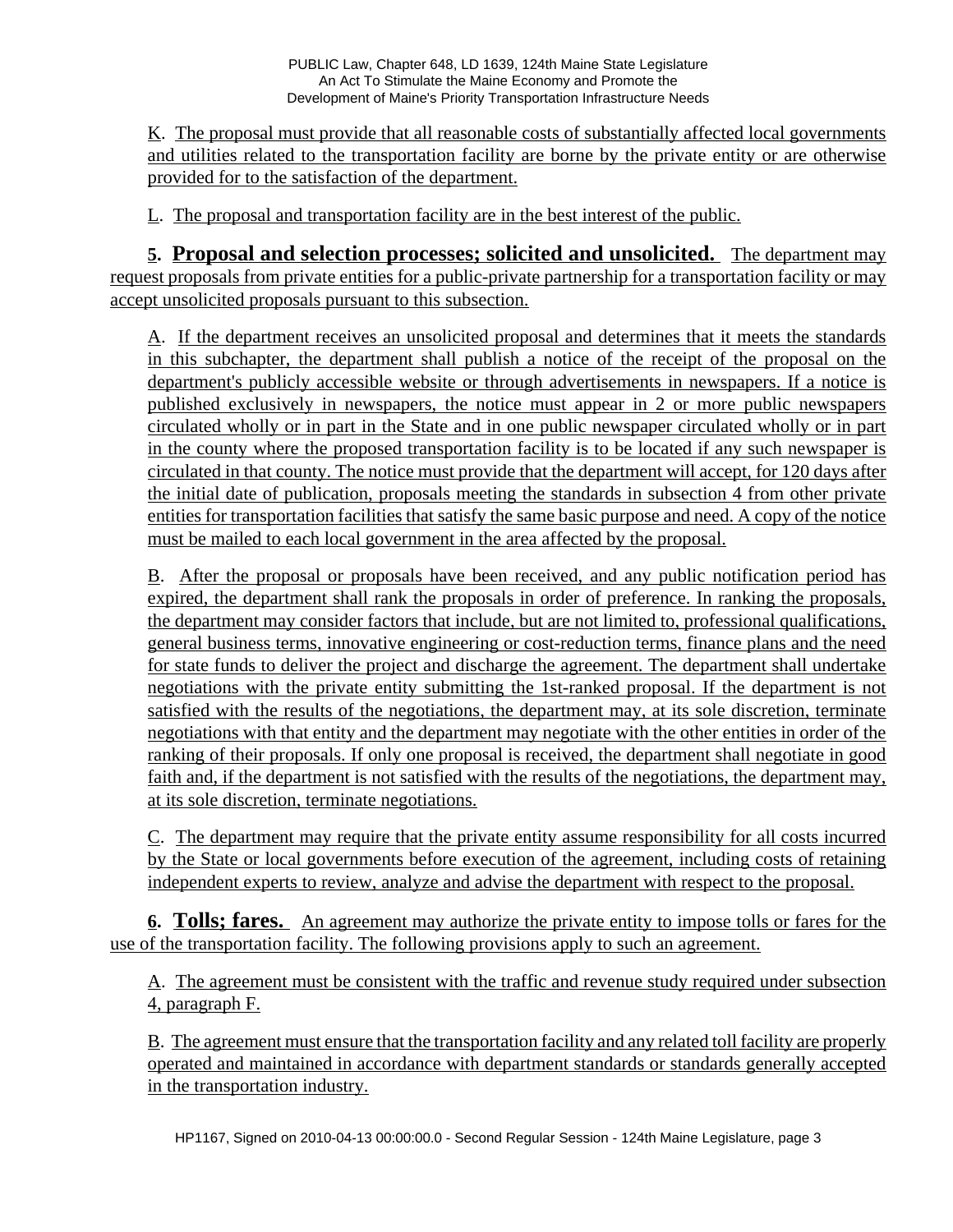C. The agreement must include provisions governing changes in tolls or fares.

D. The department may require provisions in the agreement that ensure that a negotiated portion of revenues from a toll-generating or a fare-generating transportation facility is returned to the department over the life of the agreement.

**7. Exercise of powers.** If the department exercises its power of eminent domain for the development and construction of a transportation facility pursuant to this subchapter, the department must retain ownership rights and interests taken. The State may provide maintenance, law enforcement and other services with respect to a transportation facility owned by a private entity when the agreement provides for reasonable reimbursement for such services.

**8. Term of agreement.** An agreement may not exceed a term of 50 years unless the Legislature, upon the recommendation of the Commissioner of Transportation, approves a longer term.

**9. Legislative approval.** If the department determines that a public-private partnership proposal and draft agreement meets the standards of this subchapter, the department shall submit to the Legislature a bill that authorizes the agreement. The bill must include a statement that the proposal meets the standards in subsection 4, a summary of the substance of the draft agreement and a description of the nature and amount of state investment, if any, including effects on programmed capital work.

**10. Confidentiality of proposals and negotiations.** All records, notes, summaries, working papers, plans, interoffice and intraoffice memoranda or other materials prepared, used or submitted in connection with any proposal considered under this subchapter are confidential and not subject to public review until the department determines that the proposal meets the standards of this subchapter or until the proposal is finally rejected by the department.

**11. Report of proposals.** By February 1st, annually, the department shall provide to the joint standing committee of the Legislature having jurisdiction over transportation matters a report summarizing all proposals that the department has determined meet the standards of this subchapter or that have been finally rejected during the previous calendar year.

**12. Rules.** The department may adopt rules to implement this subchapter. Rules adopted pursuant to this subsection are routine technical rules as defined in Title 5, chapter 375, subchapter 2A.

# **PART B**

**Sec. B-1. 23 MRSA §753-A,** as amended by PL 2007, c. 306, §3, is repealed.

**Sec. B-2. 23 MRSA §4244** is enacted to read:

### **§ 4244. Design-build contracting**

**1. Definitions.** As used in this section, unless the context otherwise indicates, the following terms have the following meanings.

HP1167, Signed on 2010-04-13 00:00:00.0 - Second Regular Session - 124th Maine Legislature, page 4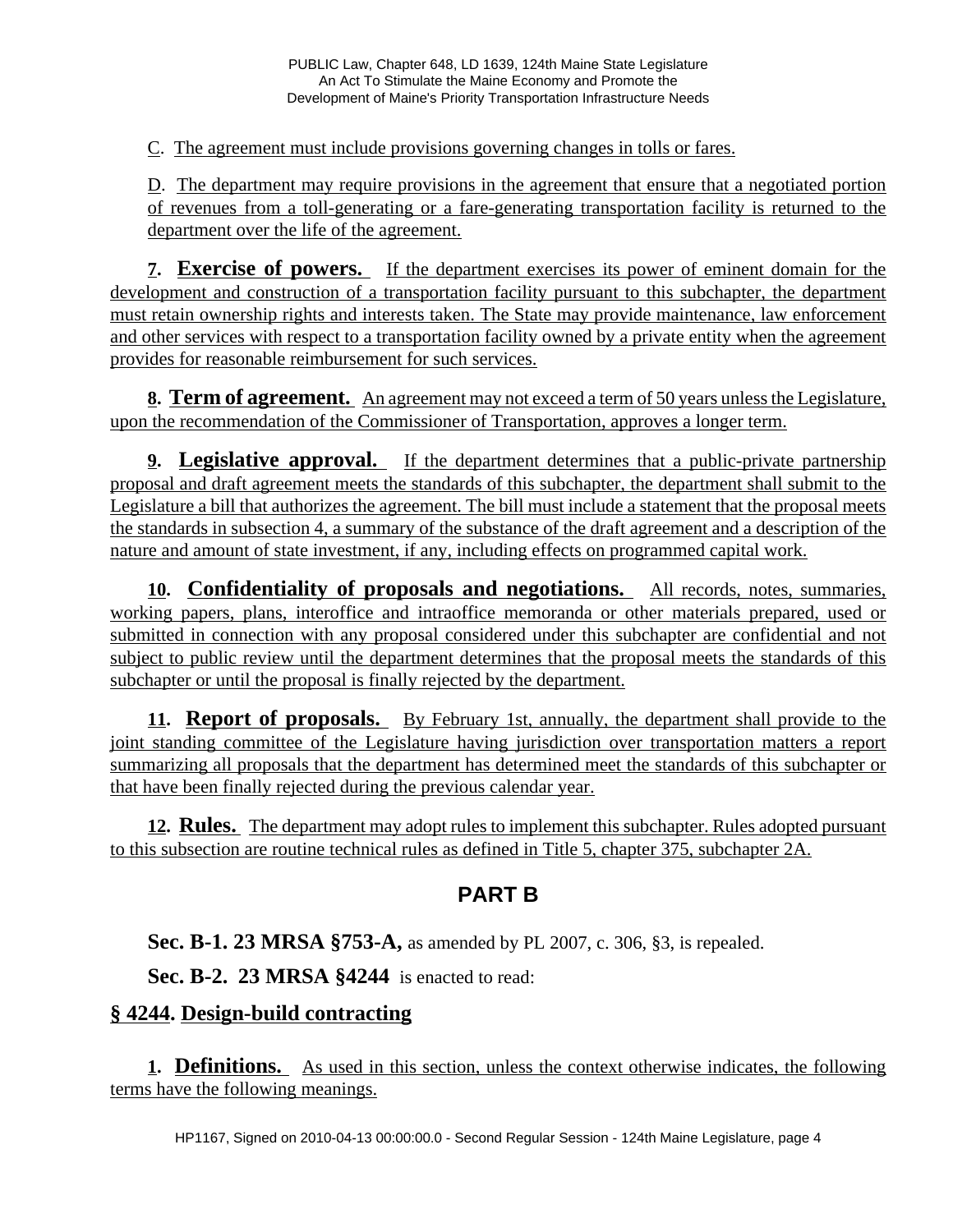A. "Best value" means the highest overall value to the State, considering quality and cost.

B. "Design-build contracting" means a method of project delivery whereby a single firm is contractually responsible for performing design, construction and related services.

C. "Major participant" means a firm that would have a major role in the design or construction of a project as specified by the department in its procurement documents.

D. "Project" means the highway, bridge, railroad, pier, airport, trail, ferry vessel, building or other improvement being constructed or rehabilitated, including all professional services, labor, equipment, materials, tools, supplies, warranties and incidentals needed for a complete and functioning product.

E. "Proposal" means an offer by the proposer to design and construct the project in accordance with all request-for-proposals provisions.

F. "Proposer" means an individual, firm, corporation, limited liability company, partnership, joint venture, sole proprietorship or other entity that submits a proposal.

G. "Public notice" means notice given electronically through the department's publicly accessible website or through advertisements in newspapers. If notice is to be given exclusively in newspapers, the notice must appear in 2 or more public newspapers circulated wholly or in part in the State and in one public newspaper circulated wholly or in part in the county where the proposed project is located if any such newspaper is circulated in that county.

H. "Quality" means those features that the department determines are most important to the project. Quality criteria include design, constructability, long-term maintenance costs, aesthetics, local impacts, traveler and other user costs, service life, time to construct and other factors that the department considers to be in the best interest of the State.

**2. Authorization.** Notwithstanding section 4243 or any other provision of law, the department may use design-build contracting to deliver projects. The department may evaluate and select proposals on either a best-value or low-bid basis. If the scope of work requires substantial engineering judgment, the quality of which may vary significantly, as determined by the department, then the basis of award must be the best value.

The department retains the authority to terminate the contracting process at any time, to reject any proposal, to waive technicalities or to solicit new proposals if the department determines that doing so is in the best interest of the State.

**3. Prequalification.** A proposer must be prequalified to be eligible to submit a proposal. A proposer must be prequalified by a project-specific request-for-qualifications process described in this subsection, or a proposer may be a team formed of contractors and designers that are each prequalified separately for design-build contracting in accordance with ongoing prequalification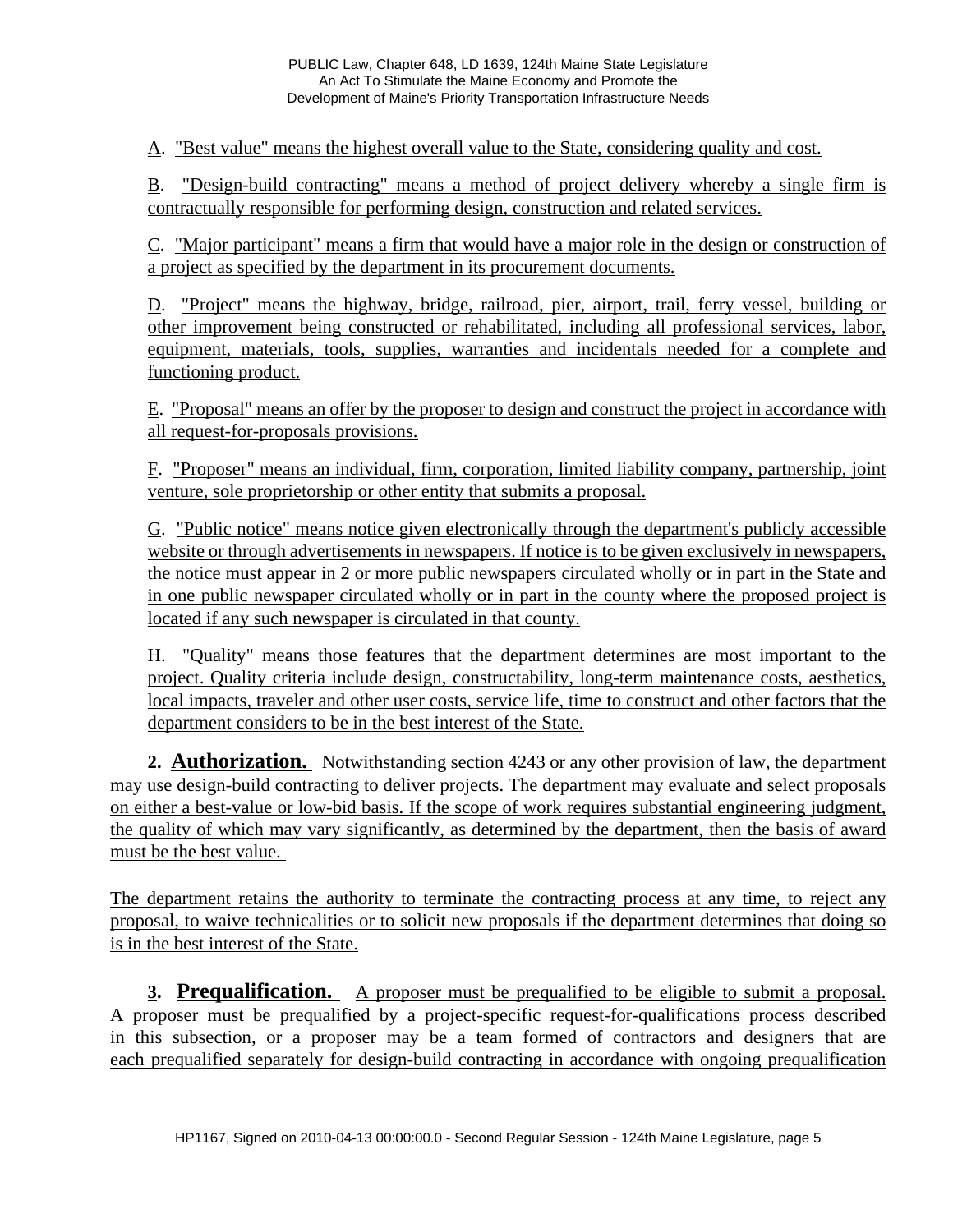procedures established by the department. The department shall specify the method of prequalification in its discretion, except that if the basis of award is the best value, then prequalification must be through a project-specific request-for-qualifications process.

The department shall give public notice of a project-specific request-for-qualifications process. The department shall issue a request-for-qualifications package to all firms requesting one in accordance with the notice. Interested firms shall supply, for themselves and all major participants, all information required by the department. The department may investigate and verify all information received. All financial information, trade secrets or other information customarily regarded as confidential business information submitted to the department is confidential. The department shall evaluate and rate all firms submitting a conforming statement of qualifications and select the most qualified firms to receive a request for proposals. The department may select any number of firms, except that, if the department fails to prequalify at least 2 firms, the department shall repeat the request-for-qualifications process or select a different project delivery method.

**4. Request for proposals.** If prequalification is through project-specific prequalification, the department shall issue a request for proposals to those firms prequalified. If prequalification is through ongoing prequalification procedures established by the department, the department shall give public notice of the request for proposals. The request for proposals must set forth the scope of work, design parameters, construction requirements, time constraints and all other requirements that have a substantial impact on the cost or quality of the project and the project development process, as determined by the department. The request for proposals must include the criteria for acceptable proposals and must include a request-for-information process that allows for clarification of such criteria. For projects to be awarded on a best-value basis, the scoring process and quality criteria must also be contained in the request for proposals. The request for proposals may also provide for a process for the department to meet with each proposer individually to review conceptual technical elements of each proposal before full proposal submittal for the purposes of identifying design or other technical elements that are unacceptable to the department or that obviously would cause rejection of the proposal as nonresponsive. All such conceptual technical meetings, including submittals and responses, are confidential until award of the contract, but the department may issue addenda to all proposers to clarify design or other technical elements that will or will not be allowed. Upon award of the contract and after resolution of any procurement disputes, the department shall return documents submitted by unsuccessful proposers upon request. The request for proposals may also provide for a stipend upon specified terms to unsuccessful proposers that submit proposals conforming to all material request-for-proposals requirements as determined by the department.

**5. Low-bid award.** If the basis of the award is lowest cost, then each proposal must be submitted by the proposer to the department in 2 separate components, a sealed technical proposal and a sealed price proposal. These 2 components must be submitted simultaneously. The department shall first review technical proposals for responsiveness. The department shall award the contract to the proposer that submits a responsive proposal with the lowest price, if the proposal meets all material request-forproposals requirements as determined by the department.